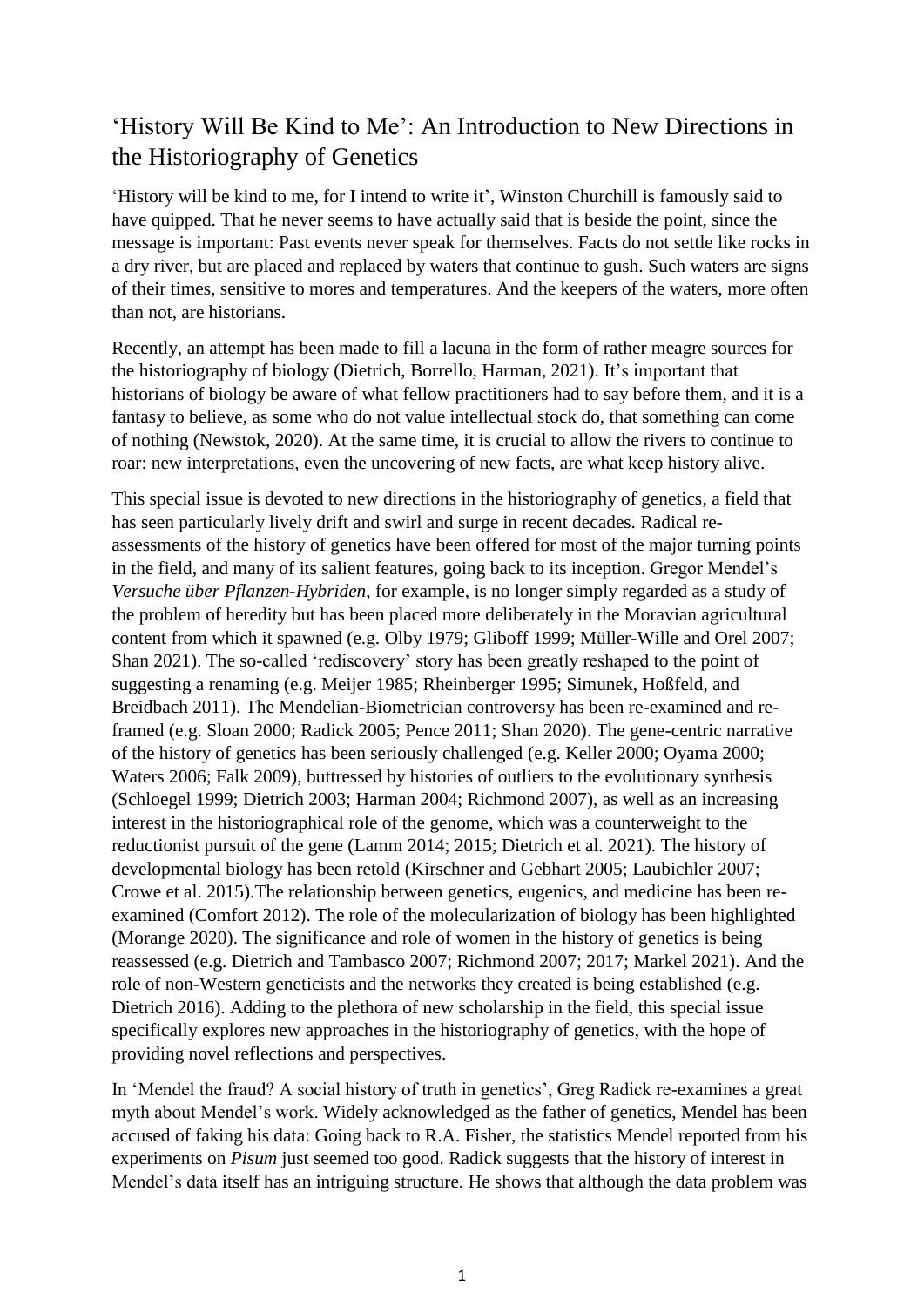first noted by W. F. R. Weldon in 1901 and rediscovered by R. A. Fisher in 1911, there was no public outcry over Mendel's data nor truthfulness in the following decades. Radick argues that the data problem became widely discussed and agonized over beginning in the 1960s for reasons having as much to do with Cold War geopolitics as with traditional concerns about the objectivity of science. He contends that appreciating the Cold War origins of the problem can be a helpful step in shifting the discussion in more productive directions, scientific as well as historiographic.

Adam Krashniak and Ehud Lamm revisit the work of another pioneer of the study of heredity, Francis Galton. In 'Francis Galton's regression towards mediocrity and the stability of types', they argue against the received view that after 1885, Galton came to explain the fact that offspring deviated less from the mean value of the population than their parents did as a population-level statistical phenomenon and not as the result of the processes of inheritance. Krashniak and Lamm show that Galton did not explain regression towards mediocrity statistically, and did not give up on his ideas regarding an inheritance process that caused offspring to revert to the mean; these ideas were tied to his notion of the stability of the organism. They further argue that Galton's concept of regression towards mediocrity is significantly different from the modern statistical concept of regression to the mean. Galton is therefore best viewed as a transitional figure in the understanding of the statistical phenomenon of regression to the mean. Accordingly, the authors argue for closer attention by historians of genetics to Galton's other intellectual pursuits and their specific contexts, in particular, anthropology and anthropometry.

Charles Pence re-examines the so-called Mendelian-Biometrician controversy at the beginning of the twentieth century by carefully revisiting the work of the Biometricians, and especially Weldon. In 'Of Stirps and Chromosomes: Generality Through Detail', he argues against the assumption that one of the biometricians' great flaws was their inability to look past their population-focused, statistical, gradualist understanding of evolutionary change. To the contrary, developments in cellular biology around 1900 were very much central to their claims. Pence shows that the work of the biometricians was, from its earliest days, fundamentally concerned with connections between statistical patterns of inheritance and the underlying cellular features that gave rise to them. He elaborates on how they conceived that such a connection can be established, helping to outline their philosophy of science.

Yafeng Shan challenges the traditional historiography of the Mendelian-Biometrician controversy in a more radical way. In 'Beyond Mendelism and Biometry', he argues that the Mendelian-Biometrician distinction is no longer a useful conceptual tool for the historiography of genetics, and should be abandoned. Shan argues that the Mendelian-Biometrician distinction fails to reflect the diversity of the contenders' views on heredity in the debate, as well as their nuanced dynamics, holding that it impedes a better understanding of genetics in the first decade of the twentieth century. He concludes that we will have a fuller understanding of the development of genetics and the biological sciences in the 1900s if we go beyond the Mendelian-Biometrician framework.

In 'Kristine Bonnevie's theories on the genetics of fingerprints, and their application in Germany', Amir Teicher provides a historical reconstruction of the efforts to geneticize fingerprints as a Mendelian phenomenon, focusing on the theories put forward by the Norwegian biologist Bonnevie. Teicher argues against a typical historiographical narrative,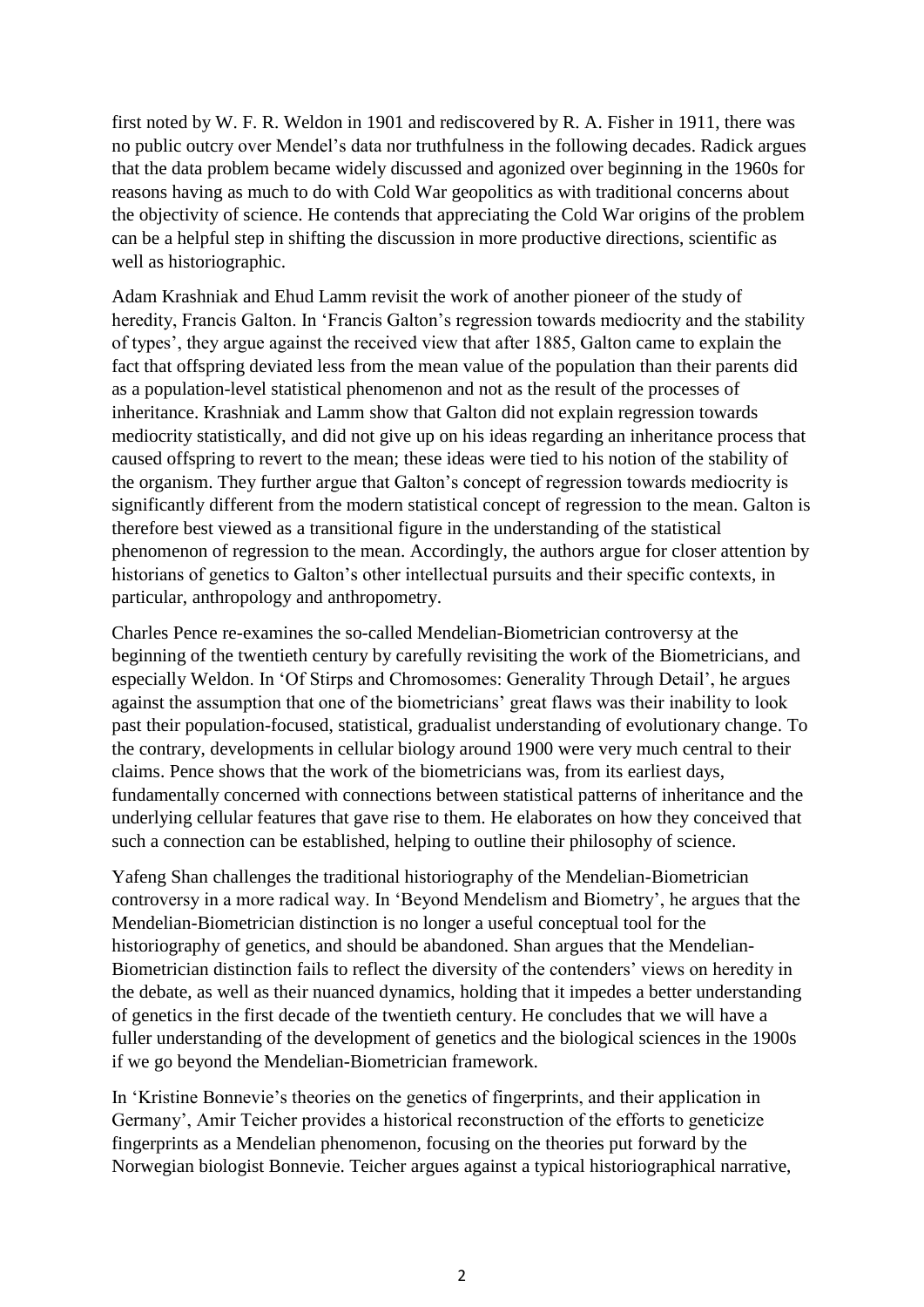which portrays Bonnevie methods as lacking genuine scientific validity and reliability and views their temporal adoption as yet another case of zealous Nazi scientists rushing to implement over-simplistic genetic models to advance their eugenic and racial goals. He argues that German and Austrian scientists were eager to use any available biological knowledge to assess (among other things) questions of paternity, but this does not imply they were simple-minded or methodologically lax. Teicher indicates that the developments in Bonnevie's work may be seen as a reflection of tensions that far surpass her own agency and are inherent to the challenge she took upon herself. These tensions lay between the complexity of the studied object and the reductionist framework of Mendelian genetics, between the uncertainty inherent to data on human families and the wish to extract from them fixed patterns, and, more generally, between the sterility of scientific theories and the coarseness and ambivalence of real-life phenomena. Teicher maintains that the history of genetics should be the history of navigating these tensions.

Following Joan Scott's suggestion that gender is a legitimate and necessary category of historical analysis, Marsha Richmond revisits the role of women in the history of genetics. In 'The imperative for inclusion: A gender analysis of genetics', she focuses on women's place in three important experimental research institutions of classical genetics in the UK, US, and Germany, and in the leading university-based research program of T. H. Morgan at Columbia. Richmond argues that gender analysis provides a promising approach to the comparative and systematic study of the development of genetics, and in turn offers the prospect of providing a richer historiography of genetics. The imperative for inclusion – of both women and gender analysis – she concludes, will not only result in a more equitable and informative picture of the discipline's development, but also yield a historiography that more faithfully reflects the activity of doing science.

The papers in this Special Issue, together with others, attest to the exciting new challenges in the historiography of genetics. Far from being a tired, well-established story of progressive discovery, new work problematizes and adds texture to fundamental aspects of the history of genetics. These include the social practice of science (Richmond, this issue); the periodization of the history of genetics (Shan, this issue); the relations between theory and evidence (Pence, this issue; Krashniak and Lamm, this issue); reception studies and the biases of history that accompanied the success of the molecular genetic paradigm (e.g., Veigl et al. 2020); as well as situating the writing of the history of genetics within broader cultural history (Radick, this issue).

Most of the papers in this special issue emerged from the 32th Annual International Workshop on the History and Philosophy of Science: 'New Directions in the Historiography of Genetics', which took place in November 2019 at the Cohn Institute of History and Philosophy of Science and Ideas, Tel Aviv University, Israel. The workshop was generously funded by the Van Leer Jerusalem Institute. We would like to thank the authors who have contributed to this special issue, as well as our colleagues at the IHPLS program, the Cohn Institute, and the Van Leer Institute. The work of writing the history of genetics continues. And while it would seem that Churchill did not promise to ensure his posterity by writing his own history, though he tried to so in practice, he did say these sage words: 'Success is not final, failure is not fatal, it is the courage to continue that counts.'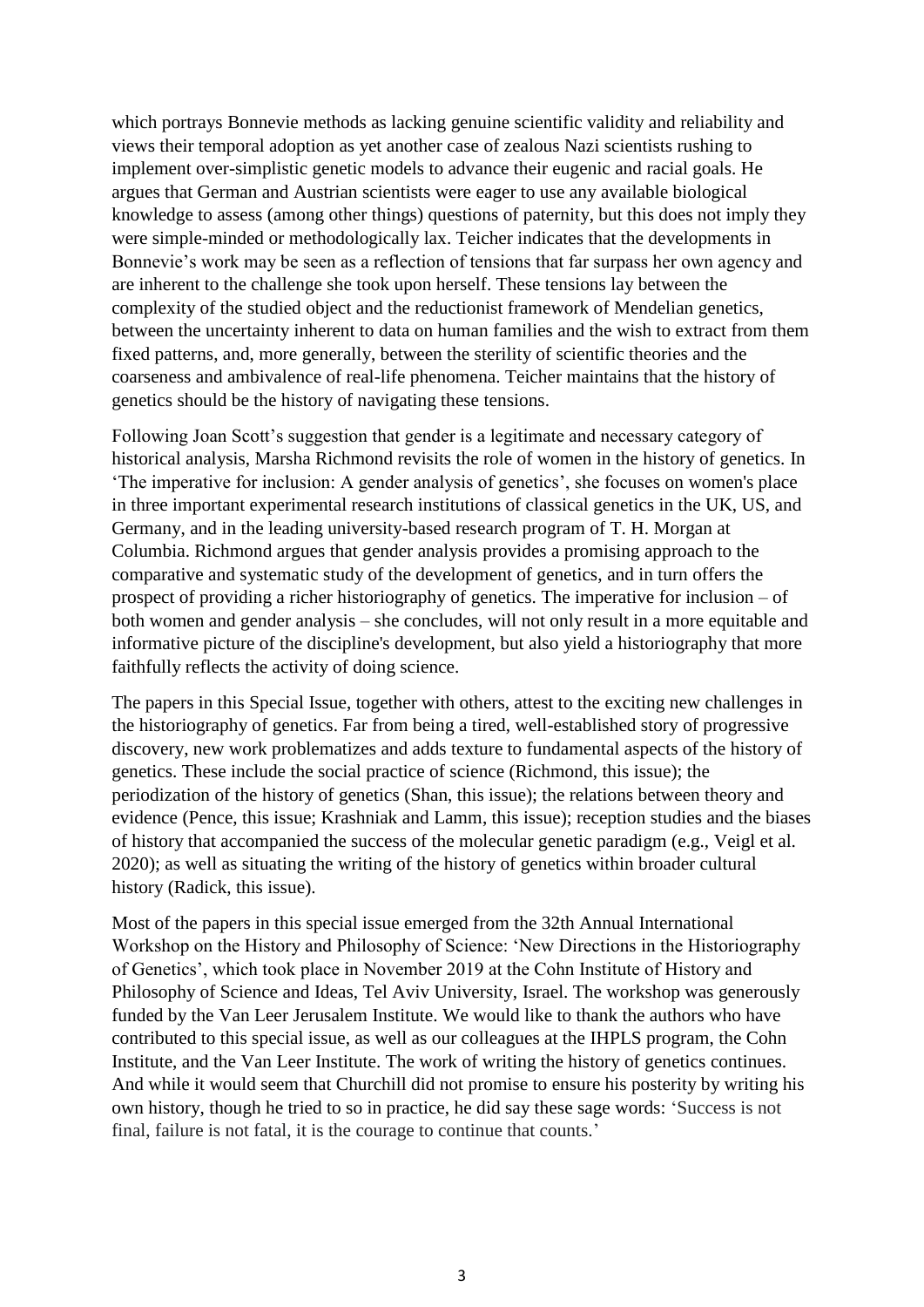## **References**

- Comfort, Nathaniel. 2012. *The Science of Human Perfection: How Genes Became the Heart of American Medicine*. New Haven, CT: Yale University Press.
- Crowe, Nathan, Michael R. Dietrich, Beverly S. Alomepe, Amelia F. Antrim, Bay Lauris ByrneSim, and Yi He. 2015. "The Diversification of Developmental Biology." *Studies in History and Philosophy of Science Part C: Studies in History and Philosophy of Biological and Biomedical Sciences* 53: 1–15.
- Dietrich, Michael R. 2003. "Richard Goldchmidt: Hopeful Monsters and Other 'Heresies'" *Nature Reviews Genetics* 4: 68-74.
- Dietrich, Michael R. 2016. "Experimenting with Sex: Four Approaches to the Genetics of Sex Reversal before 1950." *History and Philosophy of the Life Sciences* 38: 23–41.
- Dietrich, Michael R., Mark E. Borrello, and Oren Harman, eds. 2021. *Handbook of the Historiography of Biology*. Cham: Springer.
- Dietrich, Michael R., and Brandi H. Tambasco. 2007. "Beyond the Boss and the Boys: Women and the Division of Labor in Drosophila Genetics in the United States, 1934- 1970." *Journal of the History of Biology* 40 (3): 509–28.
- Falk, Raphael. 2009. *Genetic Analysis: A History of Genetic Thinking*. Cambridge: Cambridge University Press.
- Gliboff, Sander. 1999. "Gregor Mendel and the Laws of Evolution." *History of Science* 37: 217–35.
- Harman, Oren Solomon. 2004. *The Man Who Invented the Chromosome: A Life of Cyril Darlington*. Cambridge Mass.: Harvard University Press.
- Keller, Everlyn Fox. 2000. *The Century of the Gene*. Cambridge, MA: Harvard University Press.
- Kirschner, Mark and John Gebhart. 2005. *The Plausibility of Life: Resolving Darwin's Dilemma*. New Haven, CT: Yale University Press.
- Lamm, Ehud. 2014. "The Genome as a Developmental Organ." *Journal of Physiology* 592 (11): 2237–44.
- ———. 2015. "Systems Thinking versus Population Thinking: Genotype Integration and Chromosomal Organisation." *Journal of the History of Biology* 48 (4): 641–77.
- Maienschein, Jane and Manfred Laubichler, eds. 2007. *From Embryology to Evo-Devo: A History of Developmental Evolution*. Cambridge, MA: MIT Press.
- Markel, Howard. 2021. *The Secret of Life: Rosalind Franklin, James Watson, Francis Crick, and the Discovery of DNA's Double Helix*. New York: W.W. Norton.
- Meijer, Onno G. 1985. "Hugo de Vries No Mendelian?" *Annals of Science* 42 (3): 189–232.
- Morange, Michel. 2020. *The Black Box of Biology: A History of the Molecular Revolution*. Cambridge, MA: Harvard University Press.
- Müller-Wille, Staffan, and Vitězslav Orel. 2007. "From Linnaean Species to Mendelian Factors: Elements of Hybridism, 1751-1870." *Annals of Science* 64 (2): 171–215.
- Newstok, Scott. 2020. *How To Think Like Shakespeare: Lesson from a Renaissance Education*. Princeton, NJ: Princeton University Press.
- Olby, Robert Cecil. 1979. "Mendel No Mendelian?" *History of Science* 17 (1): 53–72.